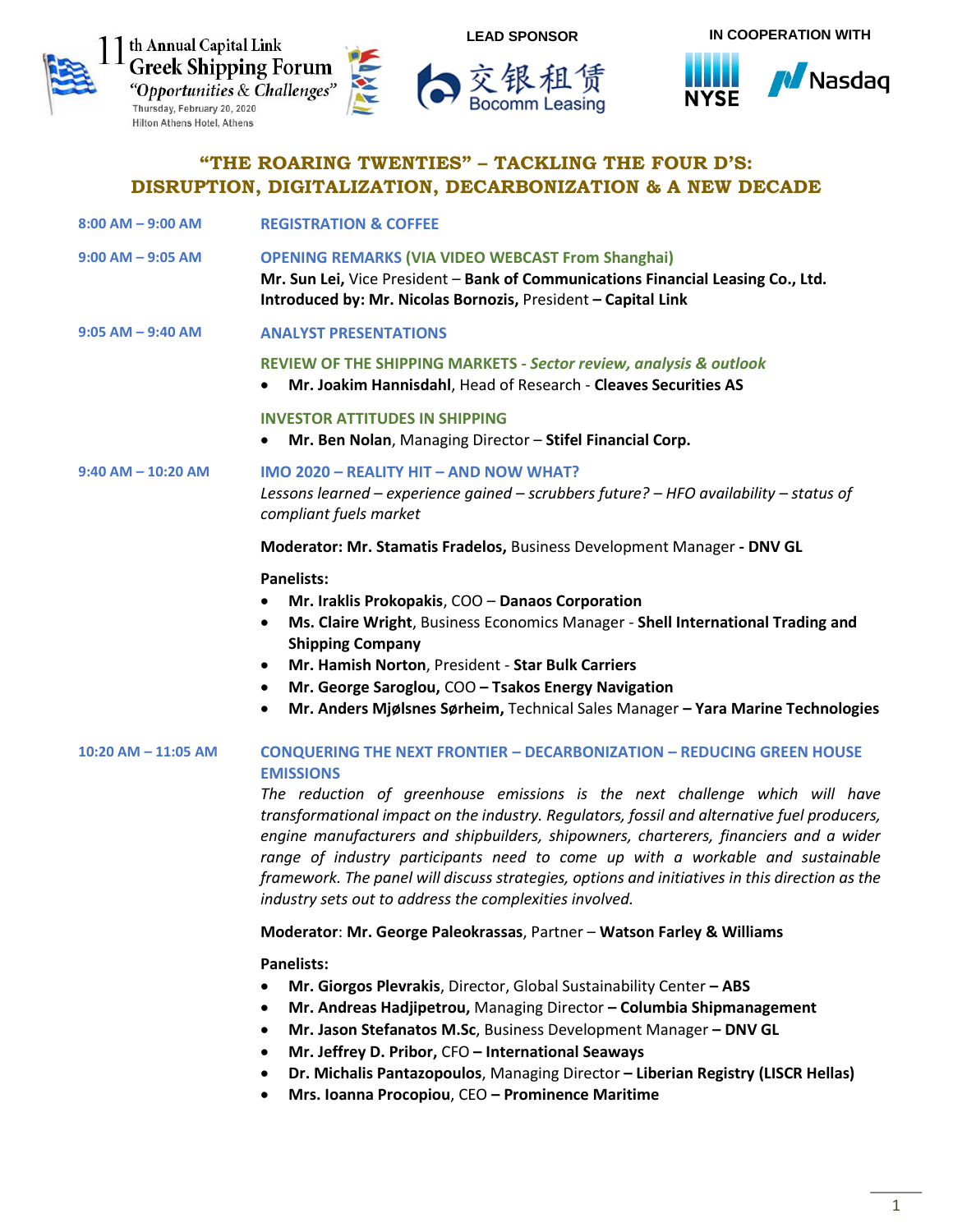



| $11:05$ AM $- 11:30$ AM | <b>INNOVATION &amp; DIGITALIZATION TRANSFORMING SHIPPING PRESENTATIONS</b>                                                                                                       |
|-------------------------|----------------------------------------------------------------------------------------------------------------------------------------------------------------------------------|
|                         | <b>CYBERCRIME: TOWARDS A SOPHISTICATED SEABORNE CYBER THREAT LANDSCAPE</b>                                                                                                       |
|                         | Mr. Fotis Sofronis, Manager - EY Advisory Practice<br>$\bullet$                                                                                                                  |
|                         | <b>DIGITALIZATION OF THE FLEET FOR IMPROVED REVENUE</b>                                                                                                                          |
|                         | Mr. Navneet Singh Rainu, Head of DCR - Tototheo Maritime                                                                                                                         |
| $11:30$ AM $- 11:50$ AM | <b>JAPAN IS OPEN FOR BUSINESS</b><br>Shipbuilding, Financing & Trading Opportunities for Greek Shipowners                                                                        |
|                         | Mr. George Borovas, Partner - Shearman & Sterling                                                                                                                                |
| 11:50 AM - 12:05 PM     | <b>CHINESE LEASING - The Growth Continues</b>                                                                                                                                    |
|                         | Mr. Channing Wang, Regional Customer Manager - Bank of Communications Financial<br><b>Leasing (Europe) GmbH</b>                                                                  |
| 12:05 PM - 12:40 PM     | <b>CHINESE LEASING PANEL (VIA VIDEO WEBCAST From China)</b><br>Moderator: Mr. Dylan Potter, Partner - VedderPrice                                                                |
|                         | <b>Panelists:</b>                                                                                                                                                                |
|                         | Mr. Fang Xiuzhi, Head of Shipping Finance - Bank of Communications Financial<br>Leasing Co., Ltd.                                                                                |
|                         | Mr. Jack Xu, Deputy Head of Shipping Finance Department - CMB Financial Leasing<br>$\bullet$<br>Mr. Bill Guo, Executive Director, Shipping - ICBC Financial Leasing<br>$\bullet$ |
| 12:40 PM $-$ 1:15 PM    | <b>GREEK &amp; CYPRIOT BANKS STEP UP THEIR ROLE IN SHIP FINANCING</b>                                                                                                            |
|                         | Moderator: Mr. Chris Vartzis, Partner - Stephenson Harwood                                                                                                                       |
|                         | <b>Panelists:</b>                                                                                                                                                                |
|                         | Mr. Philippos Tsamanis, Head of Shipping - Aegean Baltic Bank S.A.                                                                                                               |
|                         | Mr. Christos Xygkakis, Manager - Shipping Unit - AstroBank<br>$\bullet$                                                                                                          |
|                         | Mr. Antonios K. Spanakis, Head Ship Finance - Hellenic Bank<br>$\bullet$<br>Mr. Konstantinos Petropoulos, General Manager, Shipping & Structured Finance -                       |
|                         | <b>Piraeus Bank</b>                                                                                                                                                              |

### **1:25 PM – 2:50 PM LUNCHEON & AWARDS CEREMONY**



**Introductory Remarks By: H.E. Adonis Georgiadis,** Minister of Development & Investments **Hellenic Republic**

**CAPITAL LINK 2020 GREEK SHIPPING LEADERSHIP AWARD CEREMONY**



## **HONORING**

**Mr. George Procopiou**, Founder **Dynacom Tankers Management, Sea Traders**, **Dynagas**

**Introduced By: Mr. Nicolas Bornozis,** President **– Capital Link**